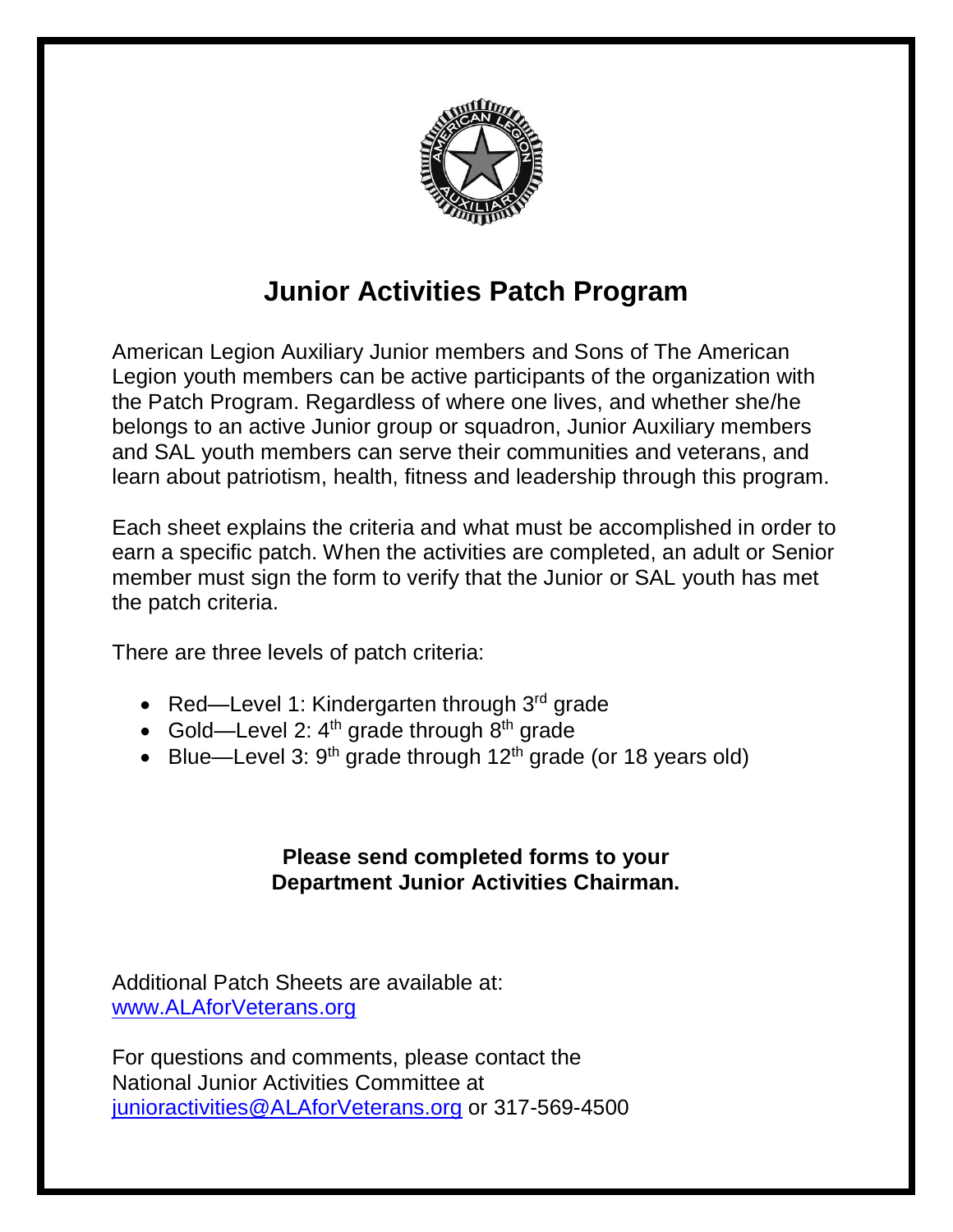

### **CHILDREN OF WARRIORS NATIONAL PRESIDENTS' PATCH**

The National Presidents' Scholarship provides scholarships to deserving children of our nation's veterans and servicemembers who have sacrificed greatly due to their parents' dedication to defending America and our values.

A special Junior patch has been created for our Junior members and SAL youth to be involved in raising money for the National Presidents' Scholarship Fund. Help get the word out to all our members! We hope every Junior and SAL youth will be involved in some activity to raise money for scholarships, which are funded by the Educating Children of Warriors Fund. Most Juniors and SAL youth will become eligible for this scholarship, so they may be personally impacted by their fundraising efforts.

Any Junior or SAL youth can earn this patch if they raise at least \$5 for each year old. For example, a 17-year-old would raise a minimum of  $$85$  (17 x  $$5 = $85$ .)

Donations can be raised a variety of ways. Juniors and SAL youth can solicit donations from family, friends, Legion Family members or contribute themselves. Fundraising activities can be coordinated, such as bake sales or other sales, etc. Funds can be raised individually or as a group, but each Junior or SAL youth receiving this patch needs to have raised the required minimum funds for their age. The goal is for the youth of our organization to be involved and aware of the scholarship project. Checks should be made out to *National Treasurer, American Legion Auxiliary* with *National Presidents' Scholarship* in the memo line.

## Get involved today!

| To receive the patch, complete the following and send it with the donation to:<br><b>American Legion Auxiliary National Headquarters</b><br><b>Attn: Development</b><br>8945 N. Meridian St.<br>Indianapolis, IN 46204 |  |  |                                                                                                        |  |
|------------------------------------------------------------------------------------------------------------------------------------------------------------------------------------------------------------------------|--|--|--------------------------------------------------------------------------------------------------------|--|
|                                                                                                                                                                                                                        |  |  |                                                                                                        |  |
|                                                                                                                                                                                                                        |  |  |                                                                                                        |  |
|                                                                                                                                                                                                                        |  |  |                                                                                                        |  |
|                                                                                                                                                                                                                        |  |  | Amount raised: \$________________________(\$5/year of age) Department of: ____________________________ |  |
| Optional: Tell us about how you raised the money (You may use the back of the page if needed):                                                                                                                         |  |  |                                                                                                        |  |
|                                                                                                                                                                                                                        |  |  |                                                                                                        |  |
|                                                                                                                                                                                                                        |  |  |                                                                                                        |  |

 $\_$  , and the state of the state of the state of the state of the state of the state of the state of the state of the state of the state of the state of the state of the state of the state of the state of the state of the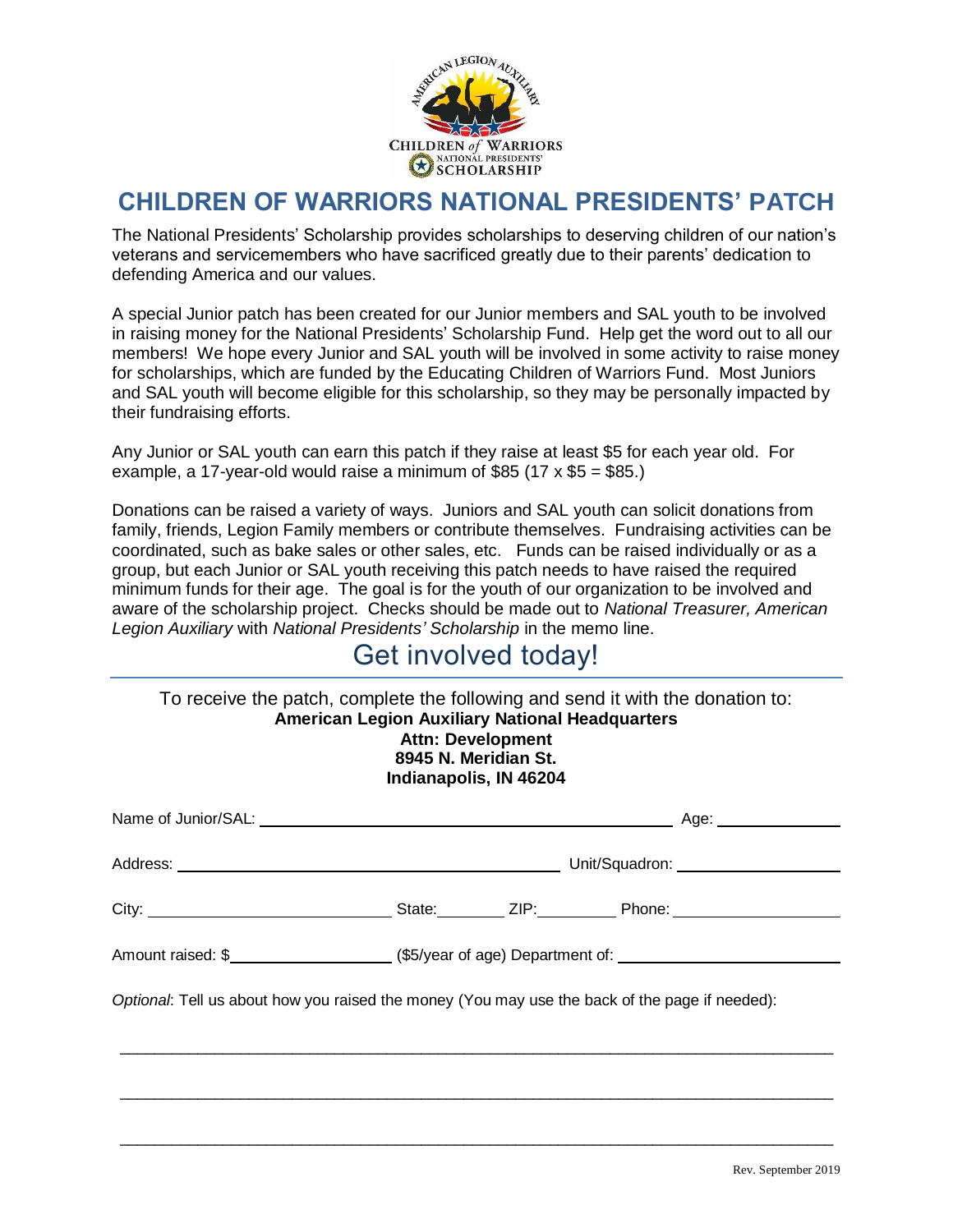

## **AMERICANISM PATCH BLUE LEVEL 3**

**(Grade 9th -12th)**

*Educate yourself about the rights and responsibilities of an American citizen*

**Level 3: Twelve (12) possibilities; Three\* (3) activities are required; Six (6) are** 

**your choice. A total of Nine (9) must be completed from the Twelve (12) choices.**

| Number:        | <b>Activity:</b>                                                                                                                                                                         | Date: | <b>Adult Signature:</b> |
|----------------|------------------------------------------------------------------------------------------------------------------------------------------------------------------------------------------|-------|-------------------------|
|                | Learn how to properly fold the American flag.                                                                                                                                            |       |                         |
| $\overline{2}$ | Volunteer to work on a political campaign in<br>your community, county or state.                                                                                                         |       |                         |
| 3              | Learn about the Veterans History Project.<br>Interview at least two veterans and preserve<br>their stories. Send your project to the Library<br>of Congress.                             |       |                         |
| *4             | Create a plan to participate in the Pocket<br>Flag program and include friends, family<br>and other service groups.                                                                      |       |                         |
| 5              | Participate in The American Legion National<br>High School Oratorical Program.                                                                                                           |       |                         |
| 6              | With a senior advisor, present a Blue Star<br>Banner to 3 or more families who have a<br>family member serving in the military and<br>thank them for their sacrifice.                    |       |                         |
| $\overline{7}$ | Learn a flag ceremony and perform the<br>ceremony at school, an ALA or SAL meeting<br>or in your community and explain the<br>meaning.                                                   |       |                         |
| *8             | Learn the three legislative branches of<br>government and the function of each.<br>Share the information with an adult.                                                                  |       |                         |
| 9              | Interview a new citizen of the United States<br>and ask what freedom means to them.                                                                                                      |       |                         |
| $*10$          | Write your state legislators a letter<br>regarding veterans or the American Flag<br>amendment.                                                                                           |       |                         |
| 11             | Select three Presidents of the United States.<br>Research and write a paragraph about their<br>contributions. Attach your answer to this form.                                           |       |                         |
| 12             | Participate in a citizenship and naturalization<br>ceremony and hand out American flags, or<br>write a short paper on the steps to becoming<br>an American citizen. Attach to this form. |       |                         |
|                |                                                                                                                                                                                          |       |                         |
|                |                                                                                                                                                                                          |       |                         |
|                |                                                                                                                                                                                          |       |                         |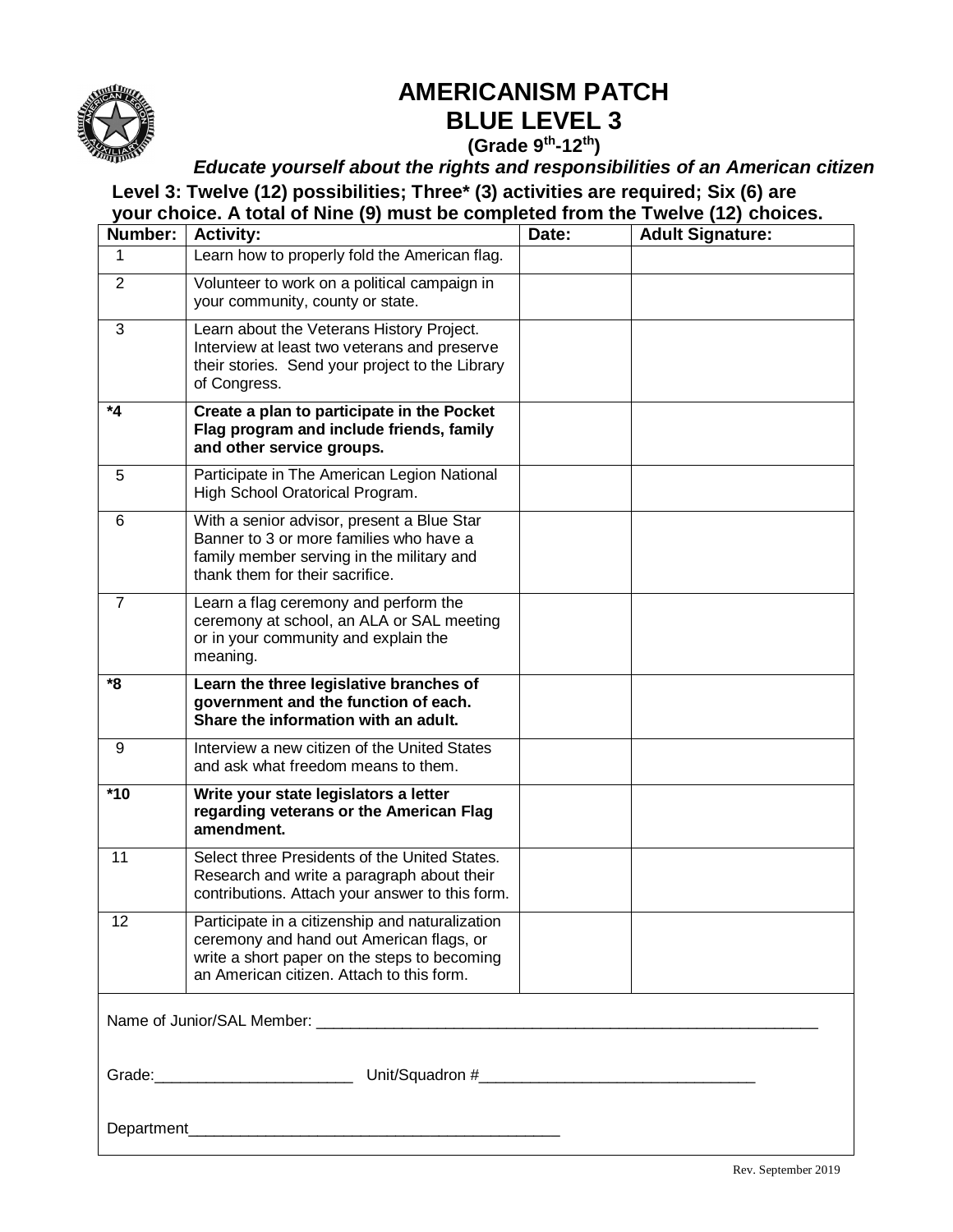

### **COMMUNITY SERVICE PATCH BLUE LEVEL 3**

**(Grade 9th -12th)** *Enhance the quality of life in your community through caring and sharing*

| Number:                   | <b>Activity:</b>                                                                                                                                                                               | Date: | <b>Adult Signature:</b> |
|---------------------------|------------------------------------------------------------------------------------------------------------------------------------------------------------------------------------------------|-------|-------------------------|
| 1                         | With the help of an adult, get a library card, check<br>out and read a minimum of ten books; volunteer to<br>read stories to younger children.                                                 |       |                         |
| $\overline{2}$            | Mentor or tutor a friend or classmate by assisting<br>them with reading, math, spelling or using the<br>computer. Keep a log of your time and<br>accomplishments.                              |       |                         |
| *3                        | Volunteer at least two (2) hours a week in your<br>local hospital, senior center, school, church or<br>community for a total of eight (8) weeks. Keep a<br>log of your activities.             |       |                         |
| 4                         | Organize a group of volunteers from your school,<br>community, unit, squadron or church to work at a<br>local hospital, library, charity or community event.                                   |       |                         |
| 5                         | Organize a fundraiser in your community to raise<br>money for the Legion Family.                                                                                                               |       |                         |
| 6                         | Learn about organ and tissue donation and help<br>educate others about its importance. Give a<br>presentation at a unit or community meeting to help<br>educate the public about this subject. |       |                         |
| $\overline{7}$            | With help from your family and friends, purchase<br>and plant trees in a local park or playground.                                                                                             |       |                         |
| $\overline{\mathbf{8}}^*$ | Participate in the Family Support Network by<br>helping an active duty family in need (Ex. offer to<br>babysit or do yard work). Share your plans with<br>others and ask for support.          |       |                         |
| 9                         | Volunteer to help your unit, squadron or post with<br>community service activities.                                                                                                            |       |                         |
| 10                        | Plan a neighborhood party and help to organize an<br>emergency escape plan.                                                                                                                    |       |                         |
| *11                       | Create a listing of emergency contact numbers<br>(by contacting city offices for information) and<br>share the information with family, friends and<br>neighbors.                              |       |                         |
| 12                        | Work with your local blood bank to organize a blood<br>drive at your school, community center or unit.                                                                                         |       |                         |
|                           |                                                                                                                                                                                                |       |                         |
|                           |                                                                                                                                                                                                |       |                         |
| Department_               |                                                                                                                                                                                                |       |                         |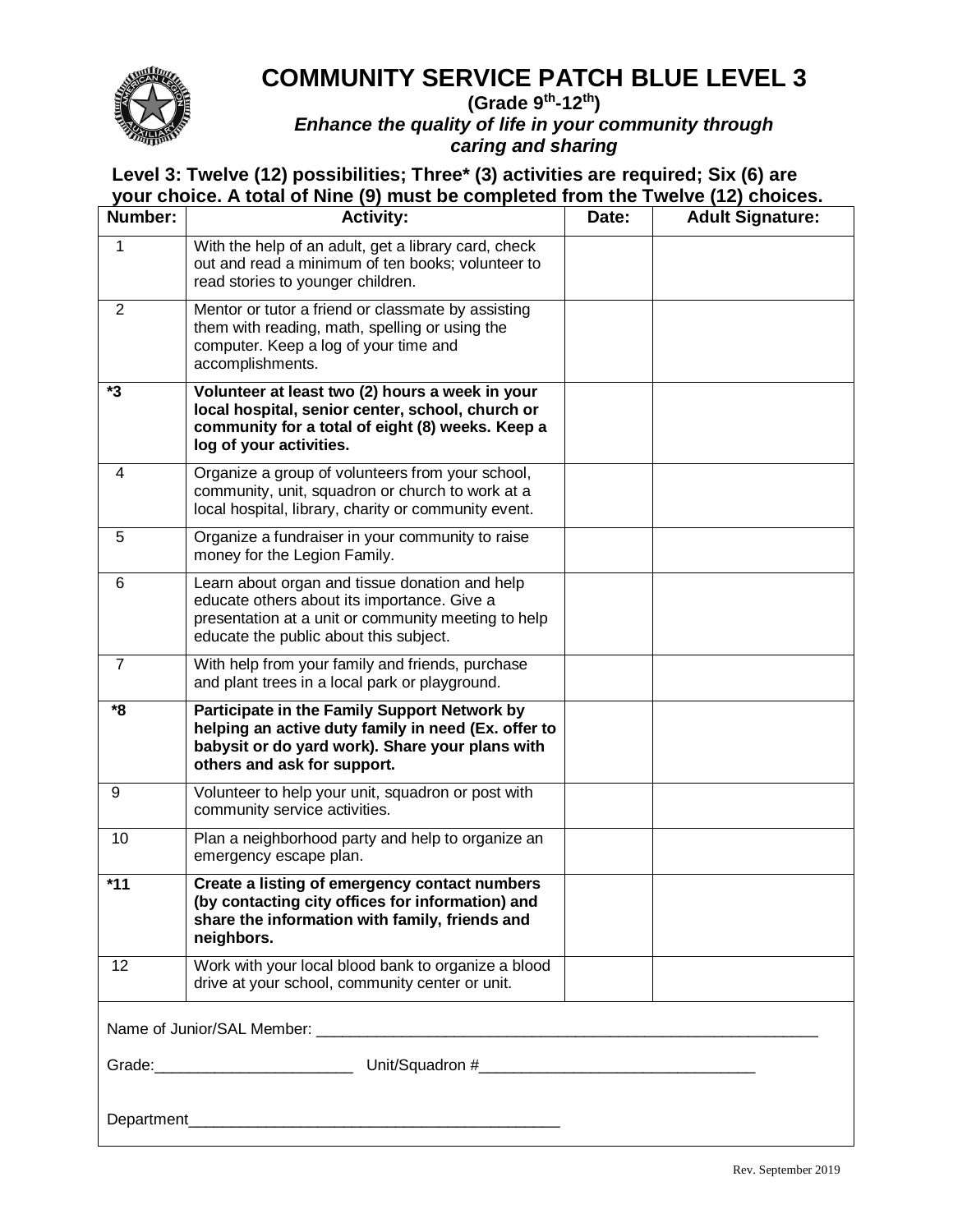

### **EDUCATION PATCH BLUE LEVEL 3**

#### **(Grade 9th -12th)** *Educate yourself about the rights and responsibilities of an American citizen*

| Number:        | <b>Activity:</b>                                                                                                                                                                              | Date: | <b>Adult Signature:</b> |
|----------------|-----------------------------------------------------------------------------------------------------------------------------------------------------------------------------------------------|-------|-------------------------|
| 1              | Apply for an American Legion Auxiliary or American<br>Legion scholarship.                                                                                                                     |       |                         |
| $\overline{2}$ | Volunteer to help in an after-school reading program.                                                                                                                                         |       |                         |
| 3              | Learn about the Veterans History Project. Interview at<br>least two veterans and preserve their stories. Send<br>your project to the Library of Congress.                                     |       |                         |
| *4             | Tutor another student or adult on an educational<br>topic (reading, math, history, or another subject)<br>for a minimum of five (5) hours.                                                    |       |                         |
| 5              | Participate in The American Legion National High<br>School Oratorical Program.                                                                                                                |       |                         |
| 6              | Organize a group of students to collect educational<br>items for your school and apply for the "Give 10 to<br>Education" certificate.                                                         |       |                         |
| $*7$           | Raise \$25 for the National Presidents'<br>Scholarship. Monies raised should be mailed<br>directly to National Headquarters c/o<br>Development. Submit a copy of the check with<br>this form. |       |                         |
| 8              | Work with your teacher(s) to invite a veteran into your<br>classroom.                                                                                                                         |       |                         |
| *9             | Read a minimum of five novels or five non-fiction<br>books during the school year. Provide a written<br>log of the books you have read.                                                       |       |                         |
| 10             | Prepare a report on an important event in history for<br>your US History class or an English class.                                                                                           |       |                         |
| 11             | Volunteer at a National Guard Youth group for five (5)<br>hours.                                                                                                                              |       |                         |
| 12             | Organize a patriotic activity in your community in<br>collaboration with The American Legion Family, and<br>mayor or selectmen.                                                               |       |                         |
|                |                                                                                                                                                                                               |       |                         |
|                |                                                                                                                                                                                               |       |                         |
|                |                                                                                                                                                                                               |       |                         |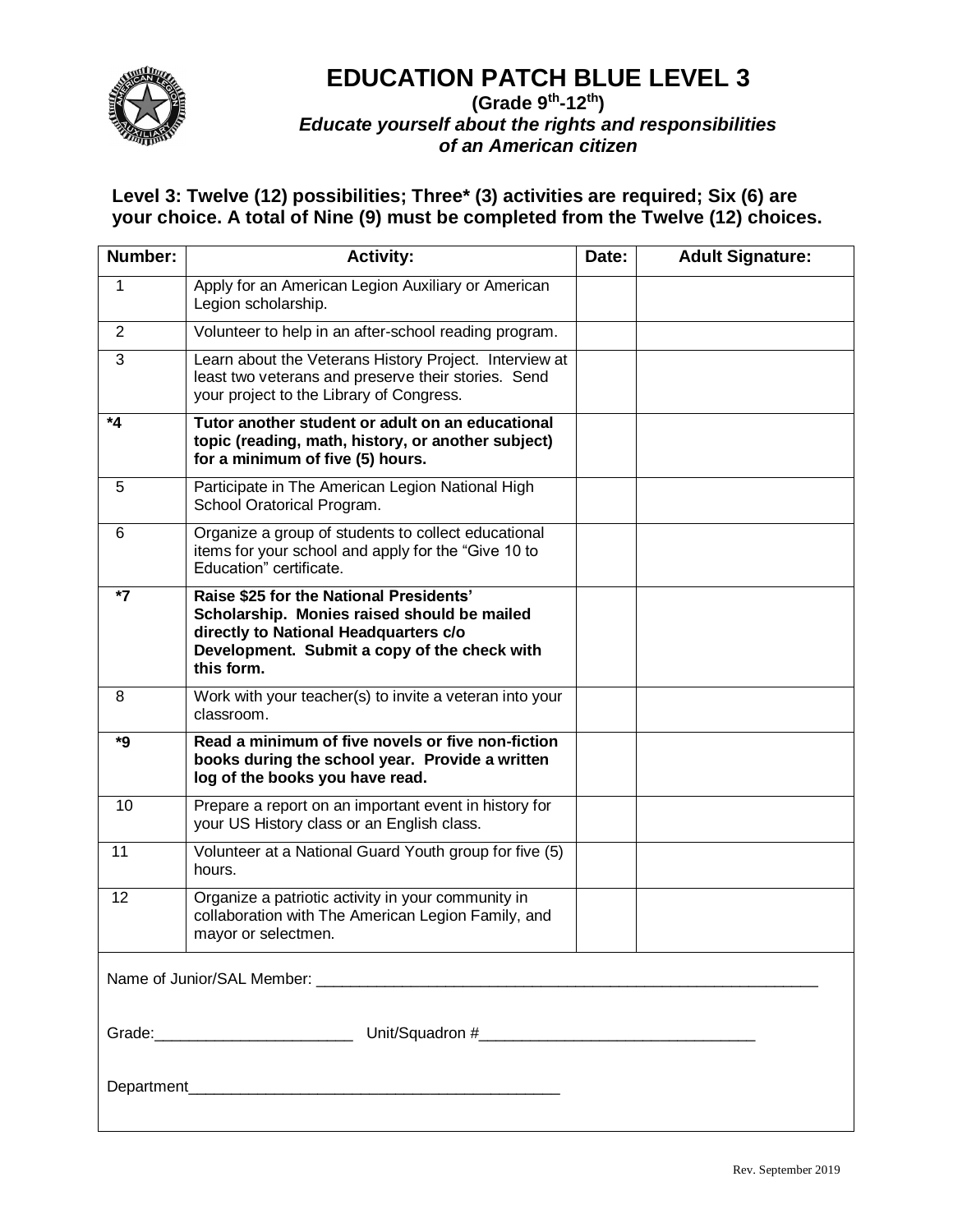

#### **GOODWILL PATCH BLUE LEVEL 3 (Grade 9th -12th)** *Learn how to create Goodwill among our Legion Family*

### **Level 3: Nine (9) possibilities; Four (4) activities must be completed.**

| Number:        | <b>Activity:</b>                                                                                                                                              | Date: | <b>Adult Signature:</b> |
|----------------|---------------------------------------------------------------------------------------------------------------------------------------------------------------|-------|-------------------------|
|                | Organize and participate in a joint meeting of ALA<br>Juniors and young SAL members.                                                                          |       |                         |
| 2              | Recruit a new Legion Family member.                                                                                                                           |       |                         |
| 3              | Mentor a new Legion Family member.                                                                                                                            |       |                         |
| 4              | Organize and participate in a joint fundraiser with<br>your American Legion Family.                                                                           |       |                         |
| 5              | Organize and participate in a joint ALA Junior and SAL<br>installation of officers.                                                                           |       |                         |
| 6              | Write and send a welcome letter to all new ALA unit or<br>SAL squadron members for one month.                                                                 |       |                         |
| $\overline{7}$ | Conduct a goodwill ambassador, teambuilding or<br>related goodwill session at a unit or squadron meeting.<br>Invite all Legion Family members to participate. |       |                         |
| 8              | Perform one Random Act of Kindness once a week for<br>a month.                                                                                                |       |                         |
| 9              | Write an essay on kindness and goodwill. Ask your<br>Legion Family to include it a newsletter.                                                                |       |                         |

| Grade: Samuel Contract Contract Contract Contract Contract Contract Contract Contract Contract Contract Contract Contract Contract Contract Contract Contract Contract Contract Contract Contract Contract Contract Contract C |  |  |  |  |
|--------------------------------------------------------------------------------------------------------------------------------------------------------------------------------------------------------------------------------|--|--|--|--|
|                                                                                                                                                                                                                                |  |  |  |  |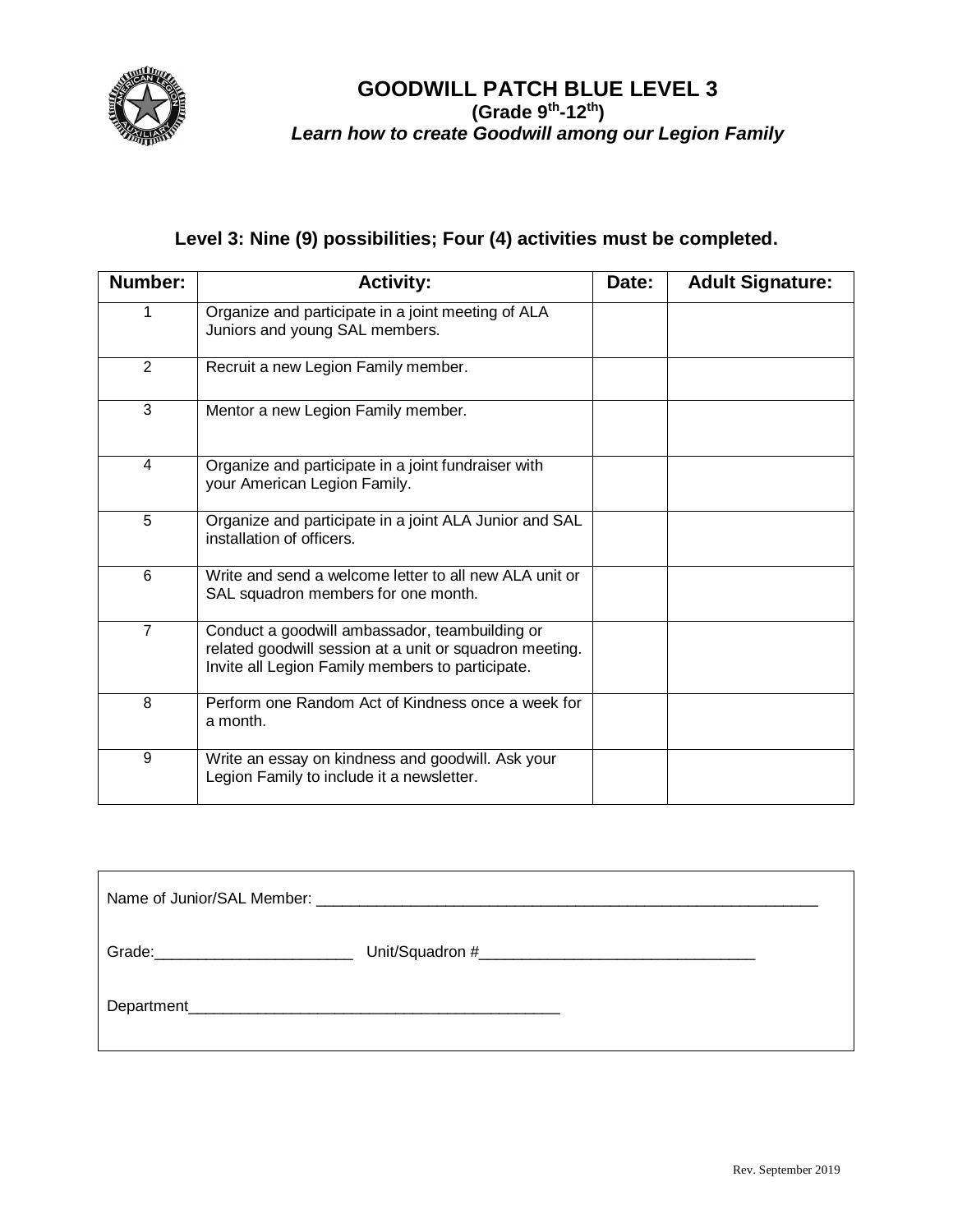

## **HISTORY PATCH BLUE LEVEL 3**

**(Grade 9th -12th)**

*Educate yourself about the history of the American Legion Auxiliary and The American Legion Family*

| <b>No.:</b>    | <b>Activity:</b>                                                                                                                                                                                                                                                  | Date: | <b>Adult Signature:</b> |
|----------------|-------------------------------------------------------------------------------------------------------------------------------------------------------------------------------------------------------------------------------------------------------------------|-------|-------------------------|
| $*1$           | Interview at least two Auxiliary members for the<br>ALA's Members Remember project. Post your video<br>interviews on YouTube.com. Information can be<br>found on the National History Committee page of<br>the Members Only section at<br>www.ALAforVeterans.org. |       |                         |
| 2              | Learn about the Veterans History Project. Interview at<br>least two veterans and preserve their stories. Send your<br>project to the Library of Congress www.loc.gov/vets.                                                                                        |       |                         |
| 3              | Contribute to your unit's ALA Senior History Book.<br>Focus on who we are, what we do and why it matters.                                                                                                                                                         |       |                         |
| $*_{4}$        | Contribute to your unit's ALA Junior History Book.                                                                                                                                                                                                                |       |                         |
| 5              | Contribute to and/or start a unit history museum to<br>capture the impact the ALA has had on your community.                                                                                                                                                      |       |                         |
| *6             | Research and do a presentation on the history of<br>your unit. Present it to your Junior unit, or at a unit<br>or post meeting.                                                                                                                                   |       |                         |
| $\overline{7}$ | Research current, former or deceased members of your<br>Legion Family (unit, post or squadron) who made a<br>significant contribution to your community.                                                                                                          |       |                         |
| 8              | Organize a Veterans in Community Schools<br>presentation. Work with a veteran in your post, and find<br>a school or classroom in which to make a presentation.                                                                                                    |       |                         |
| 9              | Organize a library of past issues of Auxiliary magazine<br>for your unit. Make special notation of issues with<br>articles relevant to your unit or department.                                                                                                   |       |                         |
| 10             | Start a Blue Star/Gold Star Mothers and Families<br>database for your unit.                                                                                                                                                                                       |       |                         |
| 11             | Start an ALA Girls State database for your unit: who<br>your unit sponsored, what offices the girls held, and if<br>anyone went on to ALA Girls Nation.                                                                                                           |       |                         |
| 12             | Start a Poppy Program History: Keep track of your unit's<br>Poppy Poster Contest, Miss Poppy, and Little Miss<br>Poppy winners. Make special notation of those who also<br>went on to win at the department or national level.                                    |       |                         |
|                |                                                                                                                                                                                                                                                                   |       |                         |
|                |                                                                                                                                                                                                                                                                   |       |                         |
|                |                                                                                                                                                                                                                                                                   |       |                         |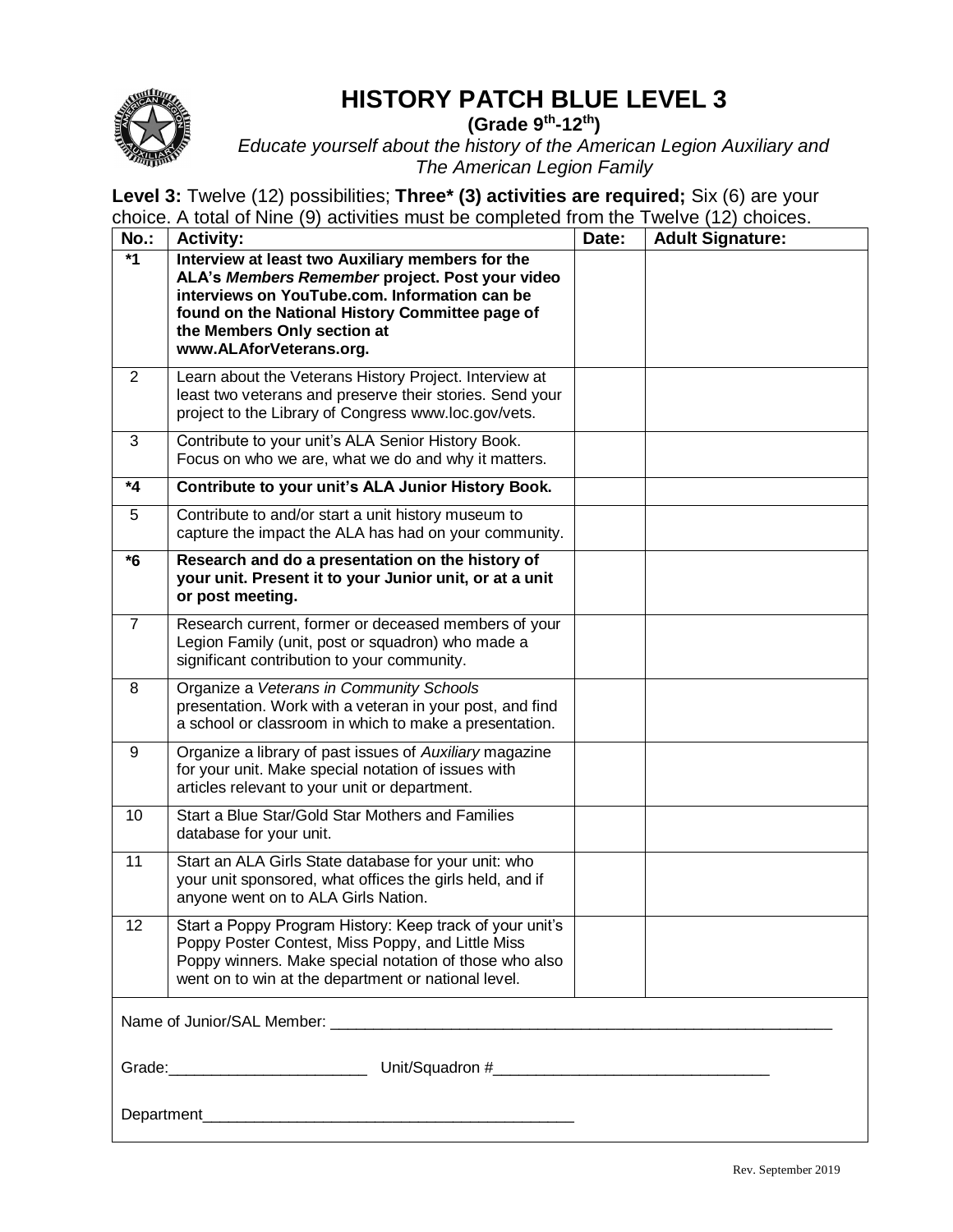

### **LEADERSHIP PATCH BLUE LEVEL 3**

#### **(Grade 9th -12th)**

*Learning to be a leader…you are the future of our organization*

| Number: | <b>Activity</b>                                                                                                                                                                                                     | <b>Date</b> | <b>Adult Signature</b> |  |  |
|---------|---------------------------------------------------------------------------------------------------------------------------------------------------------------------------------------------------------------------|-------------|------------------------|--|--|
| *1      | Learn the common terms used in<br><b>Parliamentary Procedure.</b>                                                                                                                                                   |             |                        |  |  |
| 2       | Hold or participate in a meeting that follows<br>Parliamentary Procedure.                                                                                                                                           |             |                        |  |  |
| 3       | Participate in a mock trial at your school or plan<br>to hold your own on an issue that affects teens.<br>Include the roles of prosecutor, district attorney,<br>judge, jurors, witnesses and defendant.            |             |                        |  |  |
| 4       | Attend ALA Girls State or TAL Boys State and<br>report about your experiences to your<br>sponsoring unit.                                                                                                           |             |                        |  |  |
| *5      | Take the written Junior Auxiliary or Senior<br>Auxiliary Leadership Course or the SAL's 5<br>Star or Ten Ideals training.                                                                                           |             |                        |  |  |
| 6       | Attend a City Council meeting and observe how<br>they accomplish their tasks.                                                                                                                                       |             |                        |  |  |
| 7       | Instruct other ALA or SAL members on how to<br>be a good leader by hosting an event with<br>games that emphasize leadership skills (Simon<br>Says, relay races, scavenger hunts, etc.).                             |             |                        |  |  |
| *8      | Decide on one leadership quality you want<br>to improve on over the next 30 days. Write<br>out your commitment and monitor your<br>progress with a family member or unit<br>leader once a week.                     |             |                        |  |  |
| 9       | Choose a leader that you have read or about<br>whom you have heard. Write an essay about<br>them and attach it to this sheet.                                                                                       |             |                        |  |  |
| 10      | Learn and recite the Preamble to the<br>Constitution of the ALA or SAL.                                                                                                                                             |             |                        |  |  |
| 11      | Select a mentor (family friend, grandmother,<br>teacher or ALA or SAL advisor) who is a person<br>you can get real life advice from, someone who<br>is a role model, and ask your them to sign your<br>patch sheet. |             |                        |  |  |
| 12      | Volunteer to work with Legion Family members<br>or other senior groups on special projects that<br>benefit others.                                                                                                  |             |                        |  |  |
|         | Name of Junior/SAL Member: New York 2014                                                                                                                                                                            |             |                        |  |  |
|         |                                                                                                                                                                                                                     |             |                        |  |  |
|         |                                                                                                                                                                                                                     |             |                        |  |  |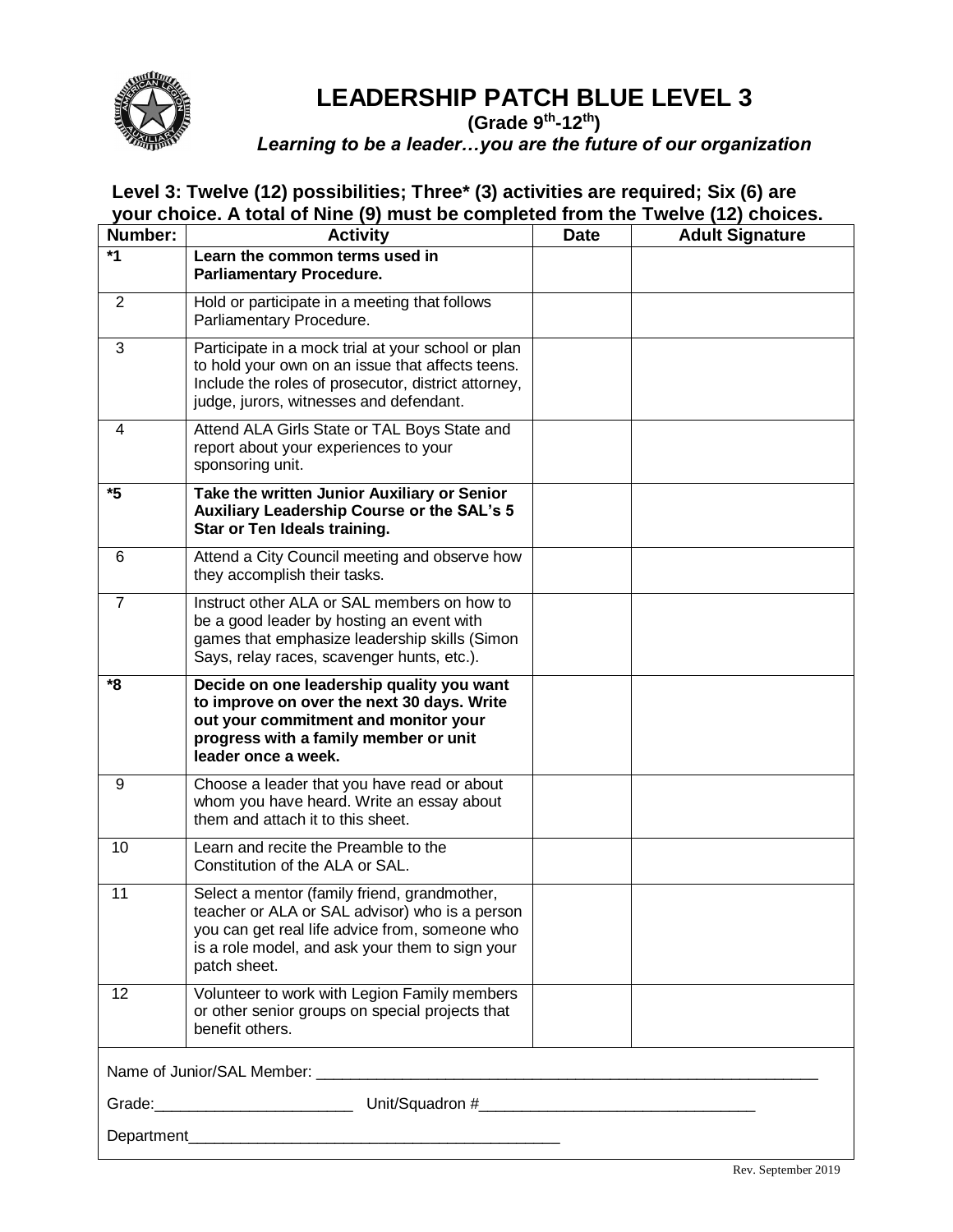

# **MEMBERSHIP PATCH BLUE LEVEL 3**

**(Grade 9th -12th)**

*Your eligibility for membership is a gift from a veteran*

| Number:        | <b>Activity:</b>                                                                                                                                  | Date: | <b>Adult Signature:</b> |
|----------------|---------------------------------------------------------------------------------------------------------------------------------------------------|-------|-------------------------|
| 1              | With the support of your ALA or SAL advisor<br>or family member, start a Junior group in your<br>community.                                       |       |                         |
| $\overline{2}$ | Host a heritage celebration in your unit or<br>squadron. Have each member share three (3)<br>things about their experiences in the ALA or<br>SAL. |       |                         |
| 3              | With the help of an advisor or Senior<br>member, create a plan on how to recruit more<br>members into The Legion Family.                          |       |                         |
| 4              | With the support of Senior members,<br>volunteer at a community event, fair or social<br>and promote The Legion Family.                           |       |                         |
| 5              | Learn about the history of your unit or<br>squadron.                                                                                              |       |                         |
| 6              | Invite five (5) friends to join the ALA or SAL.                                                                                                   |       |                         |
| *7             | Learn five (5) interesting facts about the<br>American Legion Auxiliary and share them<br>with two (2) adults.                                    |       |                         |
| *8             | Learn five (5) interesting facts about the<br>Sons of The American Legion and share<br>them with two (2) adults.                                  |       |                         |
| 9              | Attend at least eight (8) unit or squadron<br>meetings in a year.                                                                                 |       |                         |
| 10             | Plan a membership drive and share your<br>plans with your senior members or two (2)<br>adults. Answer this question:                              |       |                         |
|                | How can your unit do a better job of<br>retaining and recruiting members?                                                                         |       |                         |
| $*11$          | Learn the eligibility dates and criteria for<br>becoming a member of the ALA or SAL                                                               |       |                         |
| 12             | Wear your ALA pin or SAL hat to all Legion<br>Family functions.                                                                                   |       |                         |
|                |                                                                                                                                                   |       |                         |
|                |                                                                                                                                                   |       |                         |
|                |                                                                                                                                                   |       |                         |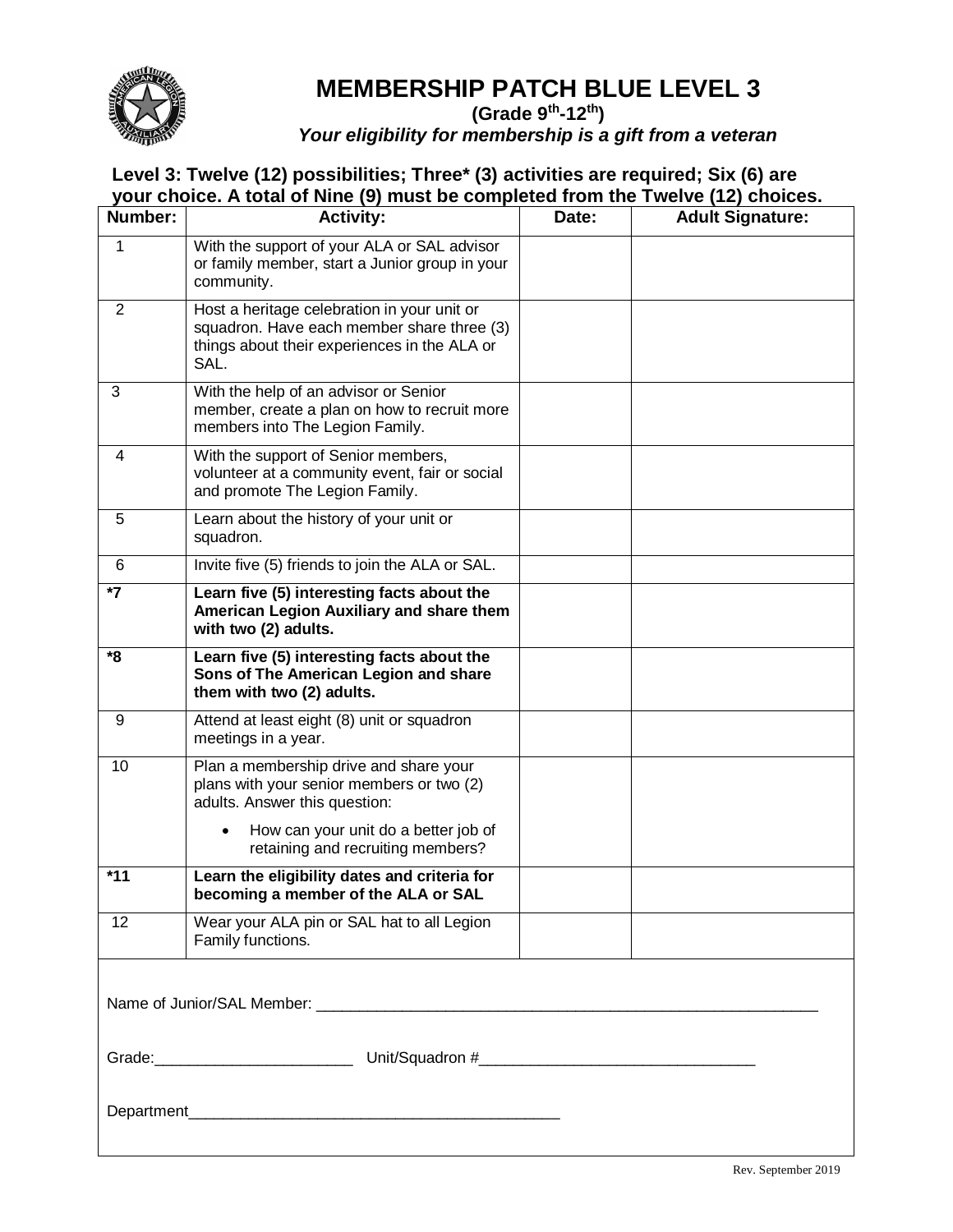

#### **NATIONAL SECURITY PATCH BLUE LEVEL 3 (Grade 9th -12th)** *Maintaining and promoting a strong national defense*

### **Level 3: Six (6) possibilities; Three (3) activities must be completed.**

| Number:        | Level of oix (a) possibilities, Three (a) detrities must be compr<br><b>Activity:</b>                     | Date: | <b>Adult Signature:</b> |
|----------------|-----------------------------------------------------------------------------------------------------------|-------|-------------------------|
| 1              | <b>Blue Star Banners:</b>                                                                                 |       |                         |
|                | • Research the history of the Blue Star Banner and give                                                   |       |                         |
|                | a presentation at a unit or squadron meeting                                                              |       |                         |
|                | • Present a Blue Star banner and/or pin to a Legion                                                       |       |                         |
|                | Family member                                                                                             |       |                         |
| $\overline{2}$ | <b>Welcome Home Events:</b>                                                                               |       |                         |
|                | • Help collect and prepare items for an event                                                             |       |                         |
|                | • Help promote the event within your community                                                            |       |                         |
|                | through your local news outlets, social media, etc.                                                       |       |                         |
|                | • Create "Welcome Home" cards to distribute                                                               |       |                         |
|                | . Wear your Legion Family emblem to the event and                                                         |       |                         |
| 3              | provide a picture<br>POW/MIA Remembrance Services:                                                        |       |                         |
|                | • Participate in a POW/MIA Remembrance Service, a                                                         |       |                         |
|                | How To sheet can be found on the National Security                                                        |       |                         |
|                | page of the Members Only section at                                                                       |       |                         |
|                | www.ALAforVeterans.org                                                                                    |       |                         |
|                | • Research the history and purpose of the ceremony,                                                       |       |                         |
|                | describe the flag, and chose one item from the table                                                      |       |                         |
|                | and describe its' meaning                                                                                 |       |                         |
|                | • Teach the meaning and history of the POW/MIA                                                            |       |                         |
|                | Remembrance Service at a unit or squadron meeting                                                         |       |                         |
| 4              | TAPS:                                                                                                     |       |                         |
|                | • Research the history and meaning of TAPS and teach                                                      |       |                         |
|                | it at a unit or squadron meeting                                                                          |       |                         |
|                | • Create or participate in a local TAPS event                                                             |       |                         |
|                | • Present a brochure from TAPS at a meeting                                                               |       |                         |
| 5              | Care Packages:                                                                                            |       |                         |
|                | • Organize a collection drive for items to send to troops                                                 |       |                         |
|                | overseas                                                                                                  |       |                         |
|                | • Speak at a unit, squadron or post meeting to ask for                                                    |       |                         |
|                | support                                                                                                   |       |                         |
|                | • Create cards to send with the care packages, include                                                    |       |                         |
|                | The Legion Family emblems                                                                                 |       |                         |
|                | • Create materials to promote the event<br>USO:                                                           |       |                         |
| 6              |                                                                                                           |       |                         |
|                | • Research the history of the USO, what it stands for,<br>what their purpose is, and the nearest location |       |                         |
|                | • Prepare a presentation for your unit or squadron,                                                       |       |                         |
|                | including about Operation Phone Home and the                                                              |       |                         |
|                | programs available for military families                                                                  |       |                         |
|                |                                                                                                           |       |                         |
|                |                                                                                                           |       |                         |
|                |                                                                                                           |       |                         |
|                |                                                                                                           |       |                         |
|                |                                                                                                           |       |                         |
|                |                                                                                                           |       |                         |
|                |                                                                                                           |       |                         |
| Department_    | <u> 1989 - Johann John Stein, mars an deutscher Stein († 1958)</u>                                        |       |                         |
|                |                                                                                                           |       |                         |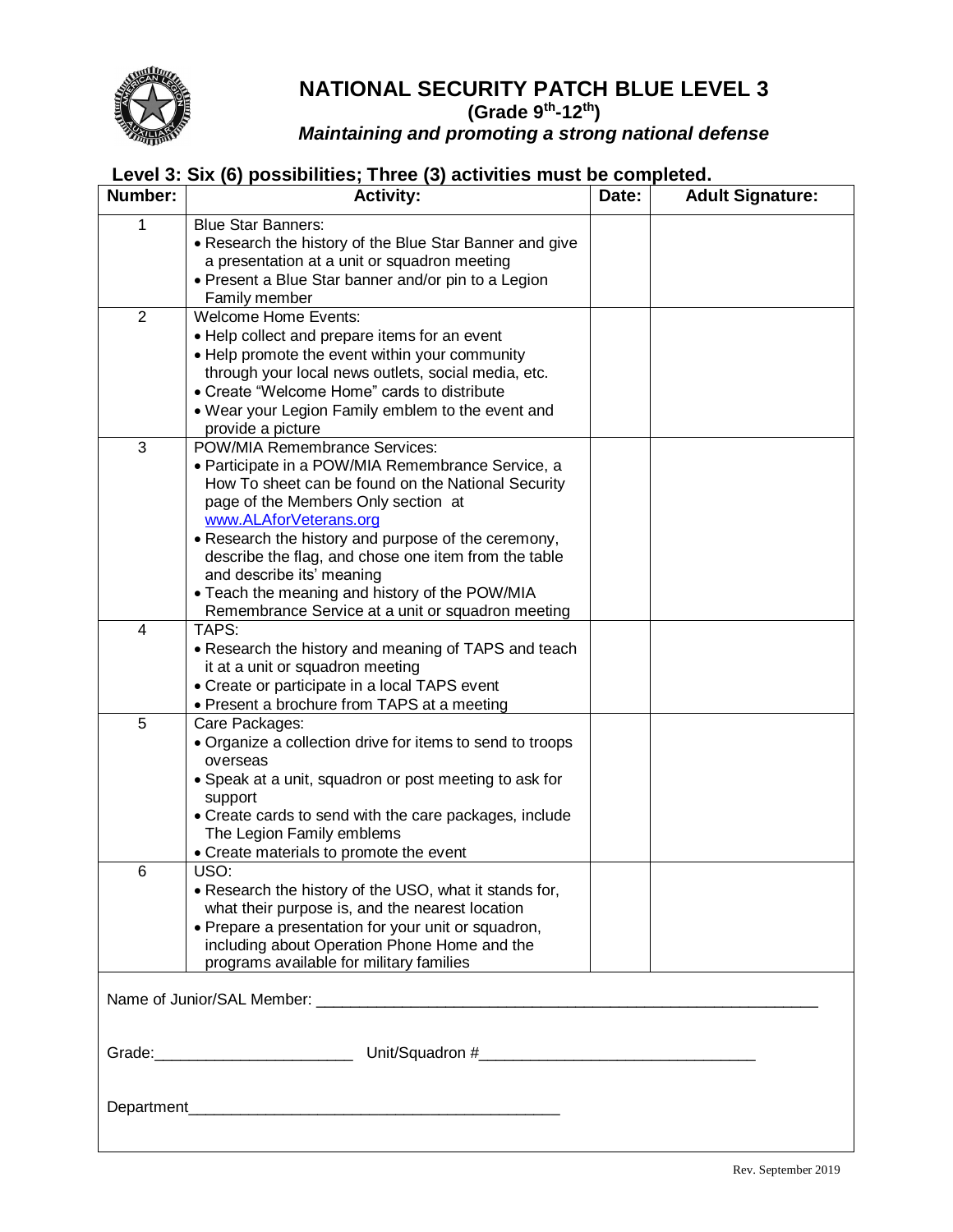

### **PHYSICAL FITNESS PATCH BLUE LEVEL 3**

#### **(Grade 9th -12th)** *Taking care of our bodies and minds*

| Number:        | <b>Activity:</b>                                                                                                                                                    | Date: | <b>Adult Signature:</b> |
|----------------|---------------------------------------------------------------------------------------------------------------------------------------------------------------------|-------|-------------------------|
| $*1$           | With your doctor's permission, do aerobic<br>exercise (cycling, running, swimming,<br>etc.) for at least 6 weeks and keep a<br>fitness log.                         |       |                         |
| $*2$           | Learn the new food pyramid and share it<br>with your Junior unit or squadron, friends<br>and family.                                                                |       |                         |
| 3              | Volunteer in a sports program that helps<br>children with disabilities.                                                                                             |       |                         |
| 4              | Volunteer at a sports clinic in your community<br>to help young children develop better fitness<br>habits.                                                          |       |                         |
| 5              | Junior: attend an ALA Junior camp,<br>Leadership program, or department or<br>national Junior meeting. SAL: attend a SAL<br>department or national meeting or camp. |       |                         |
| 6              | Join your local YMCA or fitness center and go<br>there twice a week for three (3) months.                                                                           |       |                         |
| $\overline{7}$ | Talk to your physical fitness teacher or<br>instructor about activities you can do at home<br>to help maintain healthy habits.                                      |       |                         |
| 8              | Volunteer to walk your neighbor's dog or rake<br>leaves. You may get other members to help.                                                                         |       |                         |
| 9              | Research the effects of smoking. Create a<br>non-smoking campaign for your unit,<br>squadron, school or church.                                                     |       |                         |
| $*10$          | Learn about breast cancer. Research on<br>the Internet, library or by contacting your<br>local Cancer Society. Share with others<br>what you learned.               |       |                         |
| 11             | Create a program for younger members or<br>neighbors and teach them about healthy<br>eating habits.                                                                 |       |                         |
| 12             | Research your family's health history.                                                                                                                              |       |                         |
|                |                                                                                                                                                                     |       |                         |
|                |                                                                                                                                                                     |       |                         |
|                |                                                                                                                                                                     |       |                         |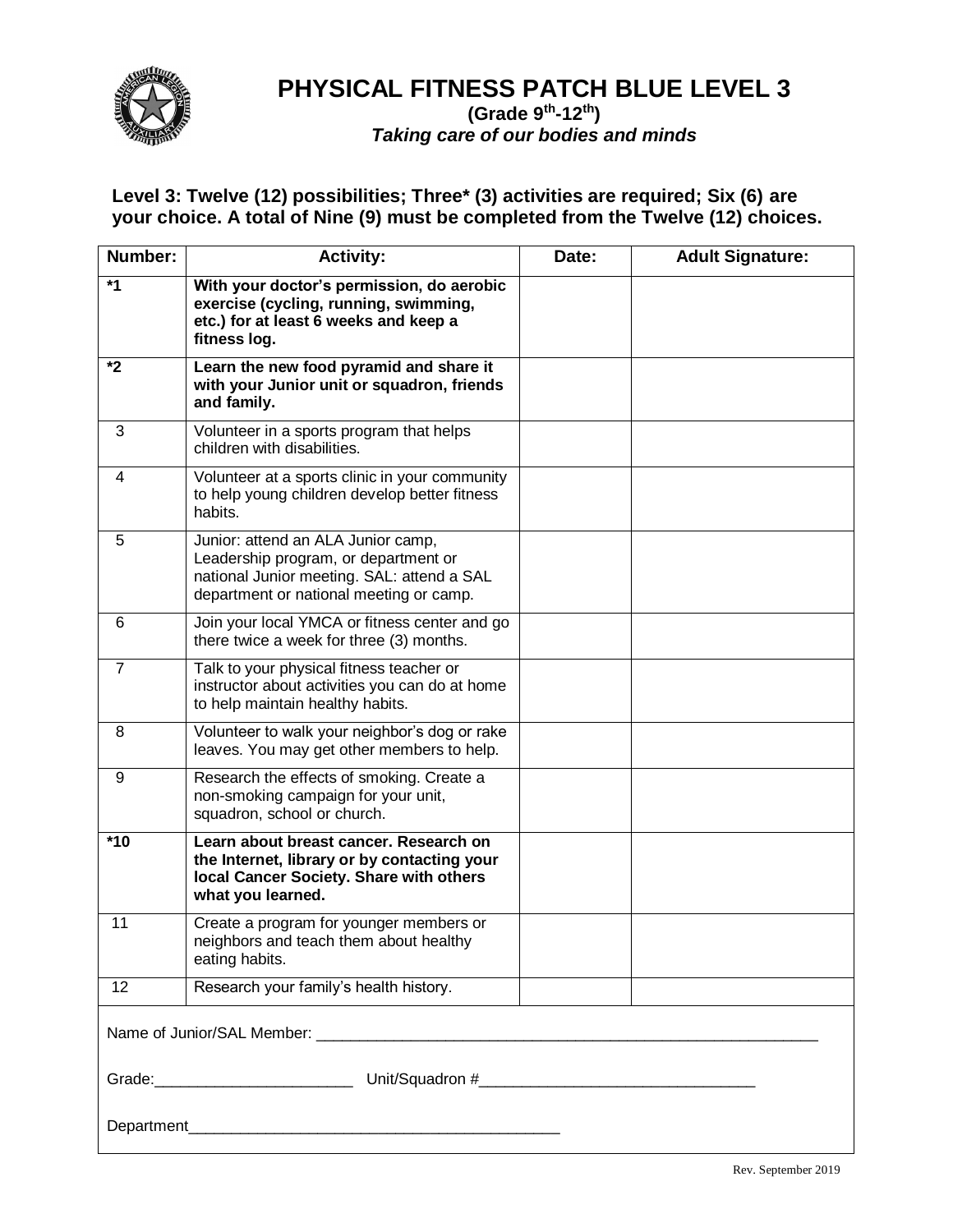

### **POPPY PATCH BLUE LEVEL 3**

**(Grade 9th -12th)**

*The symbol of sacrifices our veterans have made*

| Number:        | <b>Activity:</b>                                                                                                                                                                              | Date: | <b>Adult Signature:</b> |
|----------------|-----------------------------------------------------------------------------------------------------------------------------------------------------------------------------------------------|-------|-------------------------|
| 1              | Write a Letter to the Editor to educate the public<br>about the poppy story and send it to your local<br>newspaper. Send a copy to your school paper,<br>church bulletin or unit newsletter.  |       |                         |
| $\overline{c}$ | To ensure year-round awareness, participate in<br>a community event and distribute poppies in<br>honor of our veterans.                                                                       |       |                         |
| *3             | With the help of an adult, recruit three (3)<br>friends to help you distribute poppies in your<br>neighborhood, Post home, or community.                                                      |       |                         |
| 4              | Contact local organizations (ex. Boy and Girl<br>Scouts, local service groups, college sororities,<br>etc.) and tell them about the poppy. Ask them to<br>wear or help distribute poppies.    |       |                         |
| 5              | Attend a local service club meeting (ex. Lion's<br>Club, Optimist, etc.) and tell how poppies are<br>made and what they represent. Have poppies<br>available to present to meeting attendees. |       |                         |
| 6              | Request a Poppy Proclamation from your town<br>mayor and ask your local paper to publicize it.                                                                                                |       |                         |
| *7             | Learn seven (7) facts about the poppy and<br>share them with an adult.                                                                                                                        |       |                         |
| 8              | Learn how to make a crepe paper poppy.                                                                                                                                                        |       |                         |
| 9              | Learn where poppies are made in your state and<br>by whom.                                                                                                                                    |       |                         |
| 10             | Contact your local government officials and ask<br>them to wear a poppy during Poppy Week;<br>include a message about the meaning of the<br>poppy.                                            |       |                         |
| 11             | Interview two (2) veterans and ask them to tell<br>you what the poppy means to them.                                                                                                          |       |                         |
| $*12$          | Make three (3) poppy corsages for family<br>members, unit members or someone special<br>in your life.                                                                                         |       |                         |
|                |                                                                                                                                                                                               |       |                         |
|                |                                                                                                                                                                                               |       |                         |
|                |                                                                                                                                                                                               |       |                         |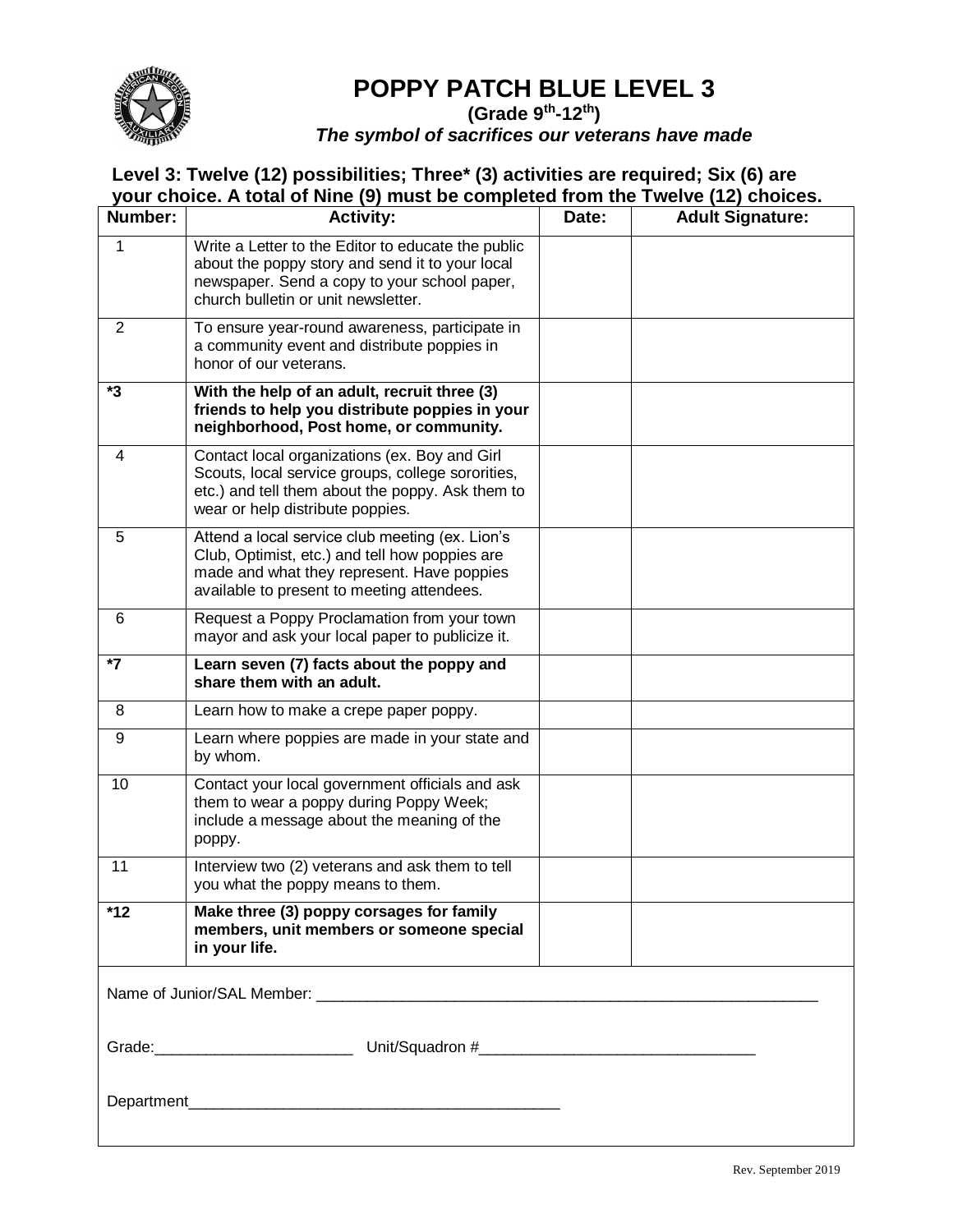

# **TECHNOLOGY PATCH BLUE LEVEL 3**

**(Grade 9th -12th)**

*Empowering our youth as they guide others with technology*

| Number:        | <b>Activity:</b>                                                                                                           | Date: | <b>Adult Signature:</b> |  |
|----------------|----------------------------------------------------------------------------------------------------------------------------|-------|-------------------------|--|
| 1              | Share your Facebook or other social network page with a                                                                    |       |                         |  |
|                | friend or family member not familiar with social networking &<br>explain the benefits. Help create their own page & become |       |                         |  |
|                | "friends".                                                                                                                 |       |                         |  |
| *2             | Practice Internet Safety; research internet safety and                                                                     |       |                         |  |
|                | write an internet safety pledge. Give a copy to your                                                                       |       |                         |  |
| *3             | parents/guardians.<br>Promote the Children of Warriors National Presidents'                                                |       |                         |  |
|                | Scholarship on your social network. Provide information                                                                    |       |                         |  |
|                | on eligibility, awards & application process.                                                                              |       |                         |  |
| 4              | Volunteer to be the Administrator for a Department Facebook                                                                |       |                         |  |
|                | or other social network page with senior member's guidance                                                                 |       |                         |  |
|                | & approval.                                                                                                                |       |                         |  |
| *5             | Become a fan of the "American Legion Auxiliary Juniors"                                                                    |       |                         |  |
|                | Facebook page or the "Sons of The American Legion"                                                                         |       |                         |  |
|                | Facebook page. Post pictures of your activities/events.                                                                    |       |                         |  |
| 6              | Offer to help maintain and update your Department's website,<br>with their assistance, guidance & approval.                |       |                         |  |
| $\overline{7}$ | Submit your local unit or squadron meeting schedule to local                                                               |       |                         |  |
|                | newspapers/online calendars via email for online & print                                                                   |       |                         |  |
|                | publication.                                                                                                               |       |                         |  |
| 8              | Subscribe to American Legion Auxiliary e-News online &                                                                     |       |                         |  |
|                | disseminate the information to others.                                                                                     |       |                         |  |
| 9              | Mentor or tutor an adult by assisting them with the use of                                                                 |       |                         |  |
| 10             | computers for at least 10 hours. Keep a log of your time.<br>Show three adults the benefits of text messaging. Train them  |       |                         |  |
|                | how to text message. Explain the advantages and                                                                            |       |                         |  |
|                | disadvantages.                                                                                                             |       |                         |  |
| 11             | Create your own Twitter account and "tweet" at least monthly                                                               |       |                         |  |
|                | about The Legion Family such as unit or squadron events,                                                                   |       |                         |  |
|                | Girls/Boys State/Nation, membership, Children of Warriors                                                                  |       |                         |  |
|                | National Presidents' Scholarship, etc.                                                                                     |       |                         |  |
| 12             | With a senior advisor's approval, submit a "Letter to the<br>Editor" or "Community Thank You" letter to your local         |       |                         |  |
|                | newspaper via email, expressing gratitude to individuals,                                                                  |       |                         |  |
|                | organizations or companies that were instrumental in a unit,                                                               |       |                         |  |
|                | squadron or post community service event.                                                                                  |       |                         |  |
|                |                                                                                                                            |       |                         |  |
|                |                                                                                                                            |       |                         |  |
|                |                                                                                                                            |       |                         |  |
|                |                                                                                                                            |       |                         |  |
|                |                                                                                                                            |       |                         |  |
|                |                                                                                                                            |       |                         |  |
|                |                                                                                                                            |       |                         |  |
|                |                                                                                                                            |       |                         |  |